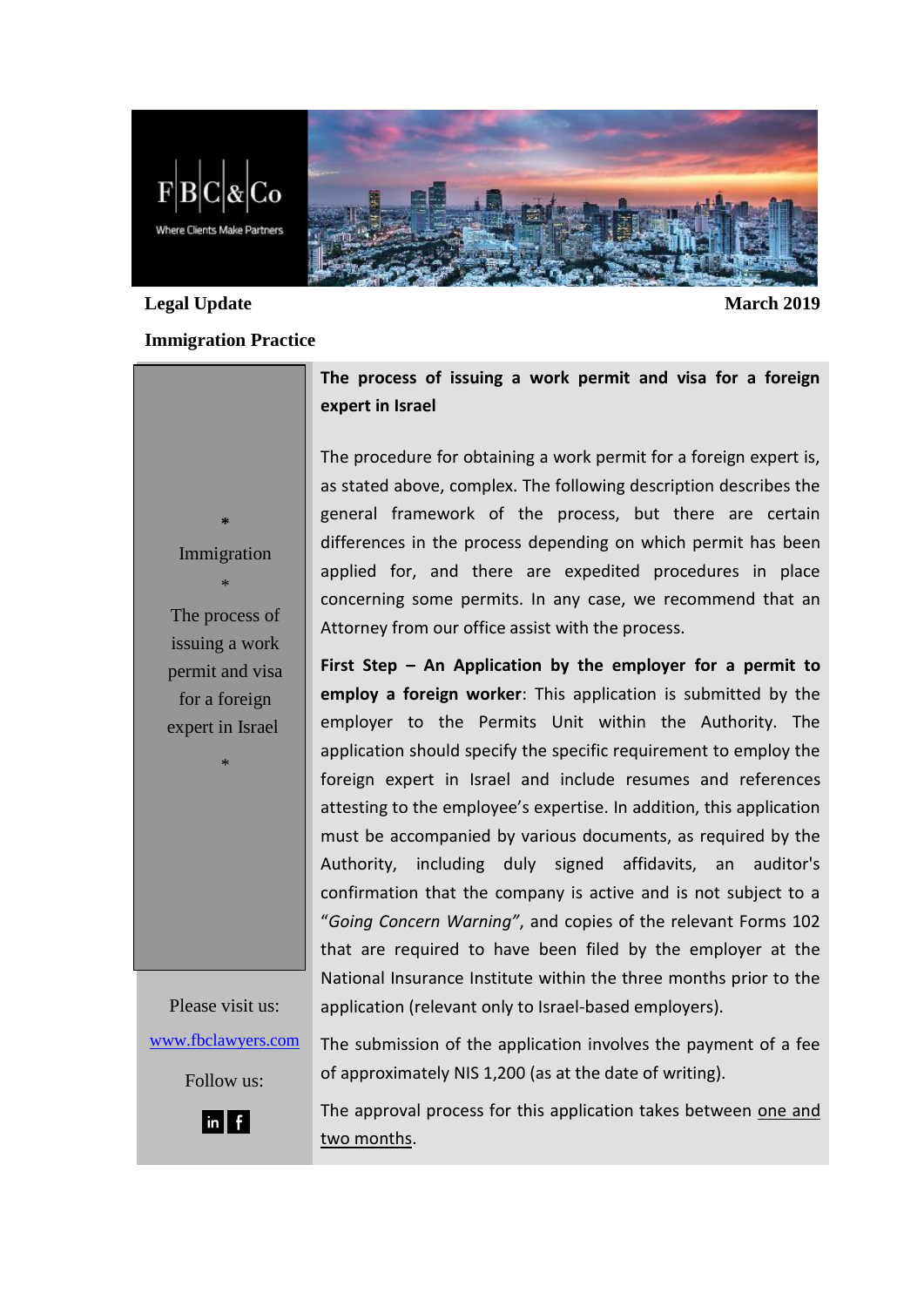**Second Step - Application for issuing an entry visa for the foreign expert**: The employer should submit this application at one of the Authority's offices. The application involves completing and signing various forms and paying fees in the amount of approximately NIS 9,800 (As at the date of writing; it also is noted that the amount is for a permit for an entire year, and in the event that a permit is issued for a shorter period, the amount of the fee shall be reduced *pro rata*).

This process takes between one and two weeks.

**Third Step - Issuance of a one-time entry visa at the Israeli consulate abroad:** After the application for the work permit has been approved; the Authority will send the relevant consulate in the country of origin of the expert permission to issue a one-time visa for the expert.

It should be noted that consulates in certain countries additionally require, at their discretion, the employee to present various certificates and documents such as a certificate of good standing, a vaccination book*, etc*. It is recommended to check with the relevant consulate ahead of time, in order to ascertain what documents are required for issuing the visa, so to avoid unnecessary delays in issuing it.

The one-time visa is granted for one month; during which the employee is required to enter Israel.

**Fourth Step – Arrival in Israel and issuance of a multiple entry visa:** The foreign expert should enter Israel with the visa issued to him at the consulate. Upon entry into Israel, the working visa period will be extended by the period granted concerning the foreign worker's work permit.

A separate application for a multiple entry visa must be submitted to the offices of the Authority for the foreign worker to enter and leave Israel without any restrictions for the duration of the permit. The application involves completing and signing various forms and paying a fee of approximately NIS 175 (as at the date of writing).

**Total time required to complete the process:** about three months.

**Total fees to be paid for a work permit for one employee for one year:** approximately NIS 11,200.

For further details see our Immigration Practice's webpage:

<https://www.fbclawyers.com/practice-areas/immigration/>